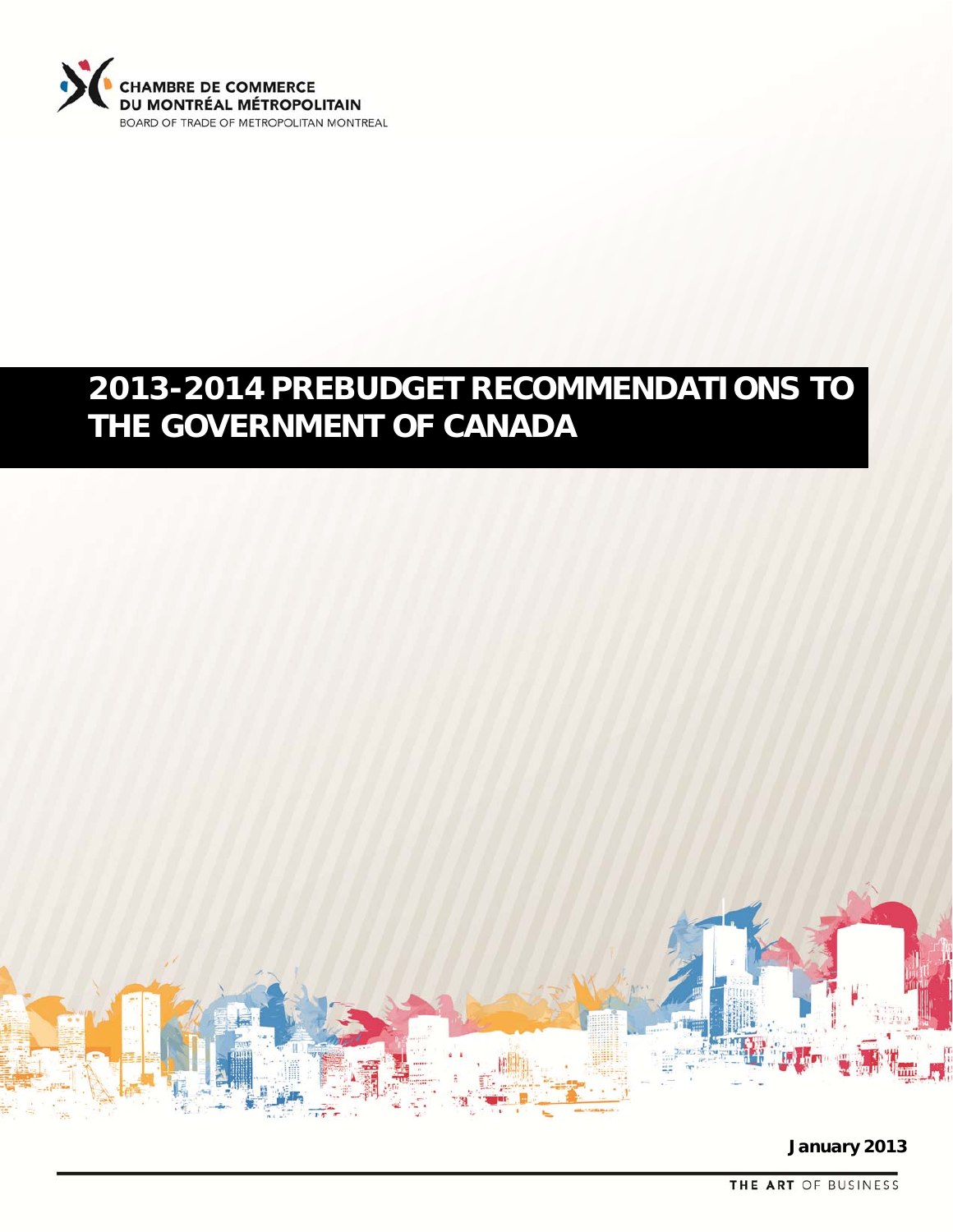

January 29, 2013

The Honourable James M. Flaherty Minister of Finance Department of Finance Canada 140 O'Connor St. Ottawa, Ontario K1A 0G5

#### **Subject: 2013-2014 prebudget recommendations**

Dear Minister,

On behalf of the Board of Trade of Metropolitan Montreal, allow me to share our recommendations for the Government of Canada's next budget.

Our recommendations are in line with the government's efforts to date in a global economic context that remains difficult. The euro zone is once again in recession, the American recovery is still fragile and China and other major emerging economies are experiencing a slowdown in growth.

Fortunately, the Canadian economy has been one of the most resilient among G7 countries, both during the recession and during the recovery. Canada continues its economic growth, and the job market continues its expansion. Nevertheless, the Canadian economy is not immune to global economic turbulence. The effects of the economic downturn of our main trading partners on our own economy are worrisome both nationally and for the Montréal metropolitan area. The city's businesses have to deal with greater uncertainty, while tackling our particular challenges, i.e., our disappointing performance in productivity and the shrinking labour pool.

The Government of Canada must continue its vigilance in budget planning. It needs to strike a balance between regaining budget flexibility and not stifling our limited economic growth. We recommend that the government stay the course for a balanced budget, without increasing the taxpayer burden. It should pay particular attention to measures to stimulate private investment. The high level of household debt could slow consumer spending, and exports will continue to suffer the effects of the world economic slowdown. In this context, increased private investment is needed to support economic growth in Canada. The government must also concentrate public investment on projects likely to increase the general efficiency of the economy, both in terms of infrastructure and public programs. Finally, it must continue to target measures that will have a rapid, positive impact on business and worker productivity.

Our recommendations are aimed at strengthening the Canadian economy and that of the Montréal metropolitan area.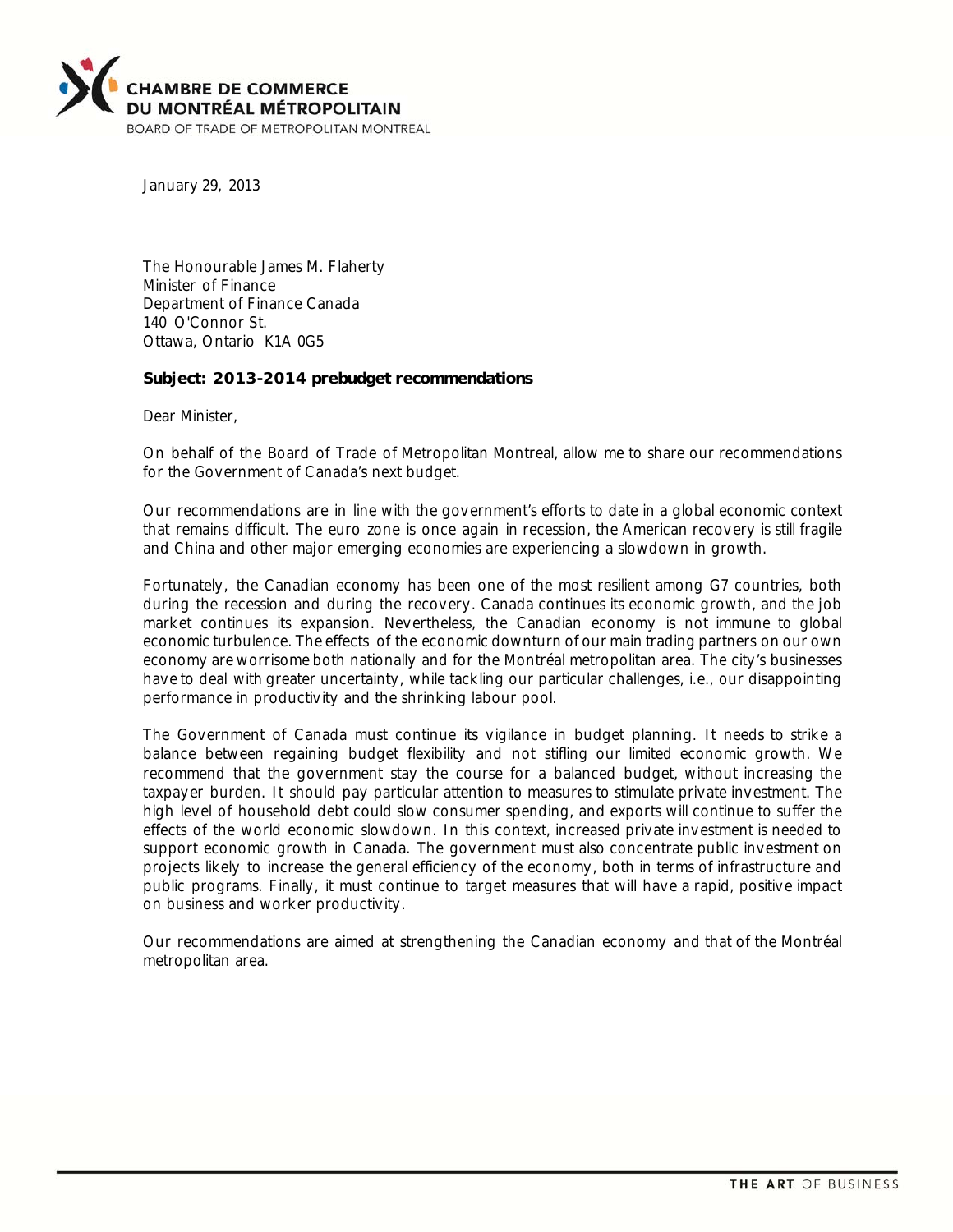# **RECOMMENDATIONS OF THE BOARD OF TRADE OF METROPOLITAN MONTREAL**

# **I. Stay the course for a balanced budget without increasing the tax burden**

Following the plan to balance the budget is essential for our collective prosperity. It sends a positive signal to investors and, consequently, helps maintain our credit rating. It also allows the government to regain some budget leeway, which is important in a context of increased uncertainty. Furthermore, low interest rates are an opportunity to repay part of the public debt and continue to take the lead over other industrialized countries.

We are aware that the worsening world economic outlook has had a bearish effect on commodity prices, expectations for nominal GDP and, as a result, on the Government of Canada's tax revenue. These concerns led the government to consider putting off balancing the budget to 2016-2017. **However, we remain convinced that, if the world economy does not deteriorate further, the low deficit anticipated for 2015-2016 and the budget flexibility the government creates combined with better rationalization of spending will allow the government to meet its zero deficit target in 2015-2016, as initially planned**.

Balancing the budget should be accomplished through reduced spending, rather than increasing the tax burden, to avoid stifling the still fragile economic growth. The government must therefore:

- **Avoid increasing the tax burden of individuals and businesses.** Increasing the tax burden of businesses hampers their competitiveness, and increasing the tax burden of individuals can be a curb on hiring. In a context where net exports will continue to suffer from the weakness of our main trading partners and the strength of our loonie, we have to pay greater attention to domestic demand. An increase in the tax burden would reduce household disposable income, weaken domestic demand and undermine businesses. The Board of Trade also encourages the government to maintain the corporate tax rate at a level that is competitive internationally.
- **Continue to review and rationalize public spending.** A weaker than anticipated outlook for growth increases the need to review programs in greater depth to balance the federal budget. The government must therefore conduct a systematic study of all spending and determine which no longer makes sense. It should increase the productivity of its departments and evaluate possible savings within programs. It should also limit growth in program spending. This is a difficult exercise, but one that is essential to maintain a balanced budget in the long term, particular with an aging population and its potential impact on the government's budget.
- **Maintain transfers to the provinces.** One of the issues the provinces will be facing in the coming years is a sharp increase in health care spending. As a result, maintaining transfers to the provinces is essential to supporting economic growth for all of Canada.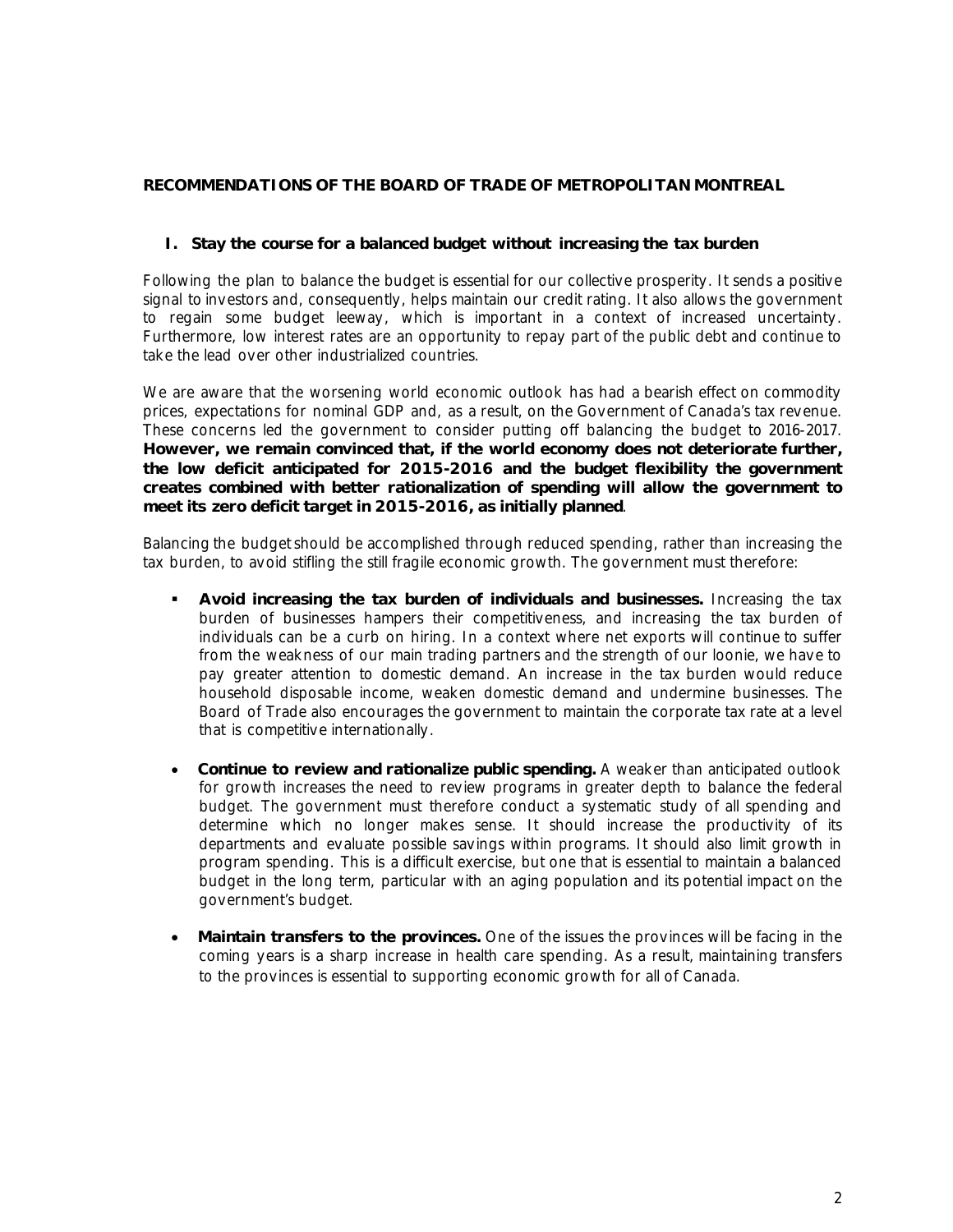**Recommendation 1.** Stay the course for a balanced budget in 2015-2016:

- Without increasing the tax burden on individuals and companies;
- By continuing to review and rationalize public spending;
- By maintaining transfers to provinces.

# **II. Prioritize and support federal structuring urban infrastructure projects**

Public investments in infrastructure play a strategic role in the country's economic performance. They stimulate the economy and help improve productivity, the ability to attract investment and the standard of living.

A recent report by the Federation of Canadian Municipalities (FCM) pointed to the extent of the problem of underinvestment in infrastructure in recent years.<sup>1</sup> In terms of road infrastructure alone, the report indicates that the average Canadian worker spends the equivalent of 32 working days in traffic. According to the Municipal Infrastructure Forum, this loss of productivity comes at a cost of around \$10 billion to the Canadian economy.<sup>2</sup> For the Montréal metropolitan area alone, costs related to traffic were an estimated \$1.4 billion in 2003,<sup>3</sup> costs that can only have increased since.

**To increase our productivity and attract foreign investment, we must improve the flow of people and merchandise**. To do this, the government needs to prioritize and support structuring public infrastructure projects for our economy, in road, naval, air and rail transport, as well as public transit.

# **A. Focus on the city's port and maritime development**

Port and maritime infrastructures are essential to facilitating and increasing the transport of merchandise, contributing to the rapid development of international trade. Because of the many economic spin-offs in growth and employment for the city and for Canada as a whole, we ask the government to:

 **See that the Port of Montreal reaches its full potential in economic development, using a collaborative approach. The Ontario-Quebec Continental Gateway is a key part of the city's merchandise transport system**. It is a strategic gateway for international trade in that it offers direct access to the heart of the United States and is a hub for trade toward the Great Lakes. The possibility of a free trade agreement between Europe and Canada makes this port particularly strategic. The recent refurbishment of the CAST terminal, allowing it to handle more containers, is a step in the right direction. The city recently inaugurated the Metropolitan Logistics and Transportation Cluster to develop this sector through close collaboration and consultations among the different players. The government must take note of the will and mobilization of actors to take part in initiatives

 <sup>1</sup> FEDERATION OF CANADIAN MUNICIPALITIES. November 2012. The Road to Jobs and Growth: Solving Canada's Municipal Infrastructure Challenge, Submission to the Government of Canada's Long-Term Infrastructure Plan Consultation<br><sup>2</sup> FEDERATION OF CANADIAN MUNICIPALITIES. November 8, 2012. *Federal infrastructure plan must protect Canada's* 

economic foundations, says national coalition.<br> $\frac{3 \text{ p} \cdot \text{p} \cdot \text{p} \cdot \text{p} \cdot \text{p} \cdot \text{p} \cdot \text{p} \cdot \text{p} \cdot \text{p} \cdot \text{p} \cdot \text{p} \cdot \text{p} \cdot \text{p} \cdot \text{p} \cdot \text{p} \cdot \text{p} \cdot \text{p} \cdot \text{p} \cdot \text{p} \cdot \text{p} \cdot \text{p} \cdot \text{p} \cdot \text{p} \cdot \text{p} \cdot \$ 

BOARD OF TRADE OF METROPOLITAN MONTREAL. November 2010. Public transit: At the heart of Montréal's economic development.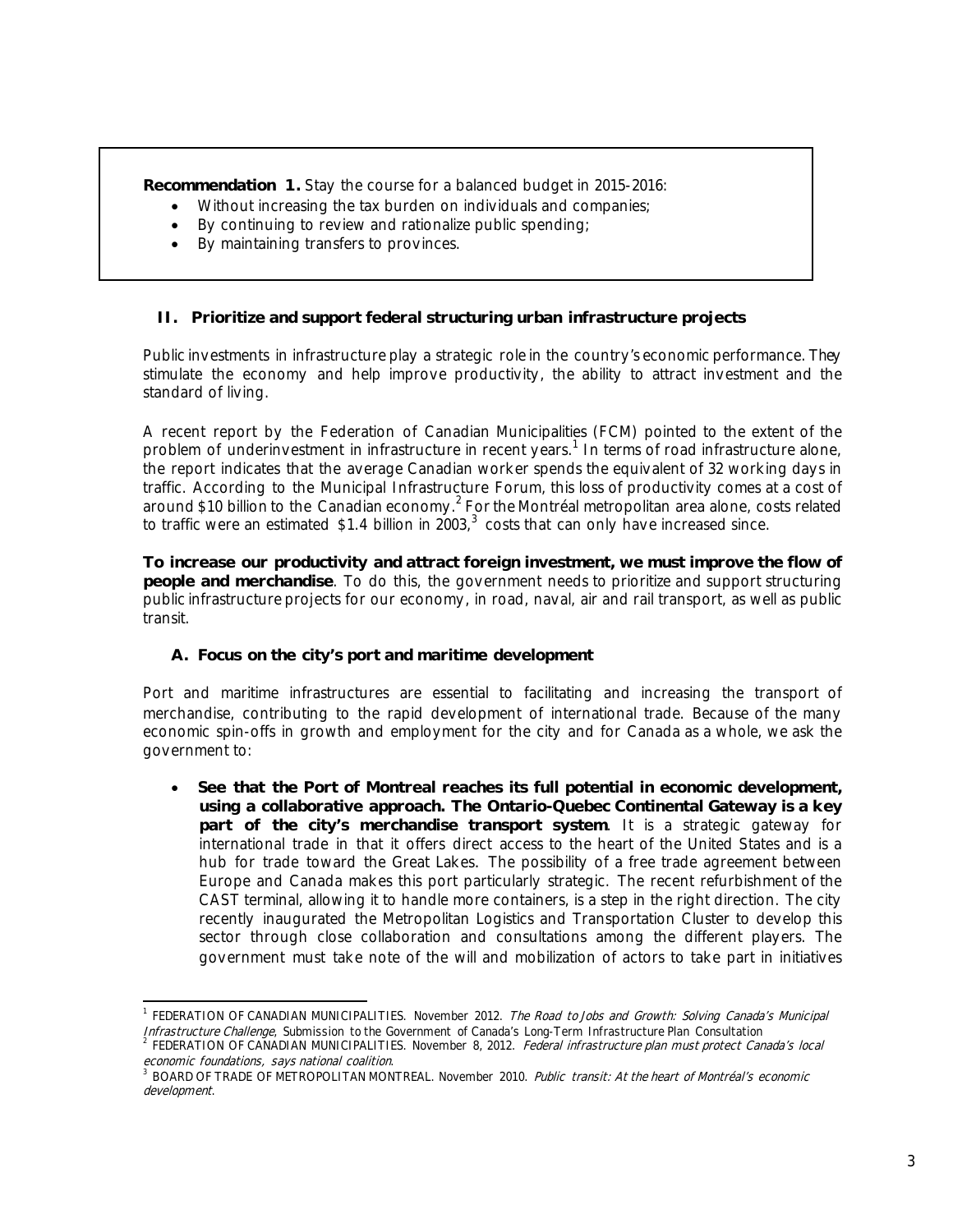that will secure the metropolitan area's role as a leader in this area, in particular through the modernization of port entrances.

 **Collaborate on developing the Old Port of Montreal.** The Old Port is strategic for tourism and the economy of the metropolitan area. For the government, it represents an opportunity to contribute to the city's reputation and economic development. In spite of recent changes to the governance structure of the Old Port Corporation, we ask that the government move ahead with different modernization projects, in particular the construction of a new maritime terminal. The existing terminal is not adequate for receiving a sufficient number of large cruise ships, and its general state reflects its age. A new modern building would increase Montréal's influence with an international clientele of reputed cruise operators.

**Recommendation 2**. To focus on the city's maritime and port development, the government must:

- Use a collaborative approach, ensure that the Port of Montreal reaches its full potential in economic development. The Ontario-Quebec Continental Gateway is a key part of the city's merchandise transport system;
- Collaborate on the development project for the Old Port of Montreal.

#### **B. Increase the competitiveness of our airport infrastructures**

Airport infrastructures are an essential economic driver for the city. They promote business, trade and tourism and, as a result, contribute to the competitiveness of the Montréal area and all of Canada. We ask the government to gradually reduce the rent for Montréal-Trudeau International Airport, in order to increase the competitiveness of air fares at the Airport compared with those of other North American airports. The rent for Montréal-Trudeau Airport increases the costs of air transport and limits our competitiveness. Many Montréal travellers cross the border to take advantage of lower American fares. According to the report of the Standing Senate Committee on Transport and Communications,<sup>4</sup> 85% of passengers at the Plattsburgh International Airport, located one hour south of Montréal, come from Canada. Airports should be seen as an economic driver and not as a source of revenue for the government. Reducing fares will stimulate air travel and, as a result, create important economic spin-offs for the Montréal area and all of Canada.

**Recommendation 3.** To improve the competitiveness of our airport infrastructure, the government must gradually reduce the rent for Montréal-Trudeau Airport.

 <sup>4</sup> STANDING SENATE COMMITTEE ON TRANSPORT AND COMMUNICATIONS. June 2012. The Future of Canadian Air Travel: Toll Booth or Spark Plug?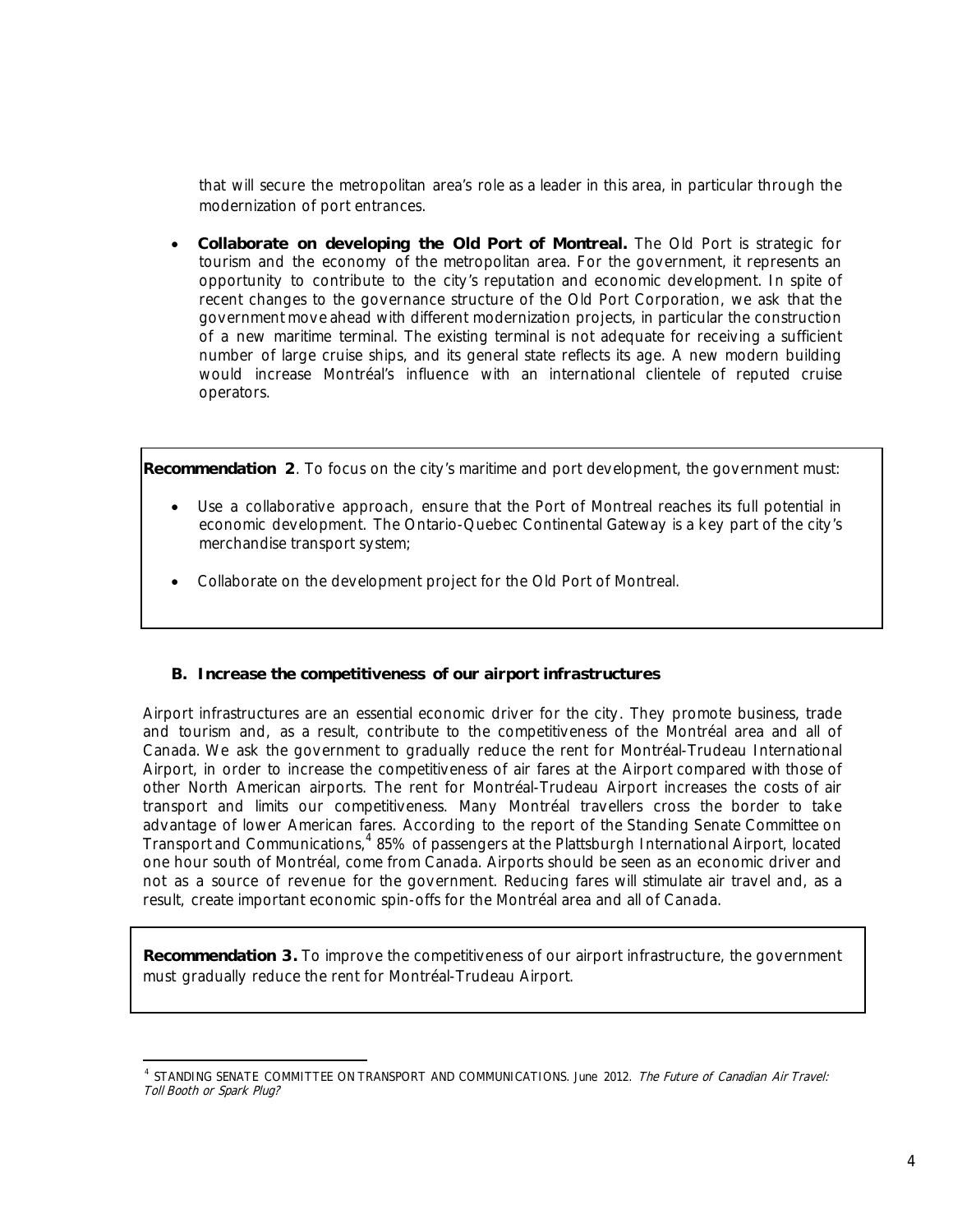# **C. Complete the Champlain Bridge, a symbol of Canadian creativity and pride, within six years**

The Montréal business community needs a modern, efficient bridge as soon as possible. The Board of Trade asks that **the decision-making process surrounding the construction of the new Champlain Bridge be streamlined so that the bridge can be completed in six years rather than in ten as announced.** This bridge is a strategic link, not only for the Montréal metropolitan area, but also for Canada as a whole, because an estimated \$20 billion in international trade crosses it annually. The Board of Trade encourages the government to reach a consensus with the provinces and municipalities, particularly with respect to public transit, to move quickly to complete the bridge. **The Board of Trade also asks the government to pay particular attention to the design of the bridge so that it can be a symbol of creativity for the city and pride for Canada.** 

**Recommendation 4.** Streamline the decision-making process surrounding the construction of the new Champlain Bridge so that it can be completed in six years rather than ten as announced.

# **D. Establish a national public transit strategy**

The Board of Trade's study on public transit, published in 2010, demonstrates the importance of public transit in improving traffic flow and reducing the cost of congestion, thereby increasing our .<br>productivity.<sup>5</sup>

**The Board of Trade asks the Government of Canada to implement a national public transit strategy.** This strategy must come on the heels of widespread consultations with provinces and major cities. Such a strategy would provide a comprehensive view of our objectives and the means available to achieve them. Major investments in public transit infrastructure require stable, predictable and recurrent financing, which a national strategy would establish. This is essential to improving the mobility of people and merchandise. Thanks to Quebec's industrial base, investments in public transit have a significant multiplier effect that cannot be ignored. They encourage the development of promising new technologies that can make Canada a leader in environmental innovation. An efficient public transit network will enhance the image of Canada and its cities and promote it as a great place to live and travel.

**Recommendation 5.** Initiate widespread consultations as soon as possible to develop a national public transit strategy.

 <sup>5</sup> BOARD OF TRADE OF METROPOLITAN MONTREAL. November 2010. Public transit: At the heart of Montréal's economic development.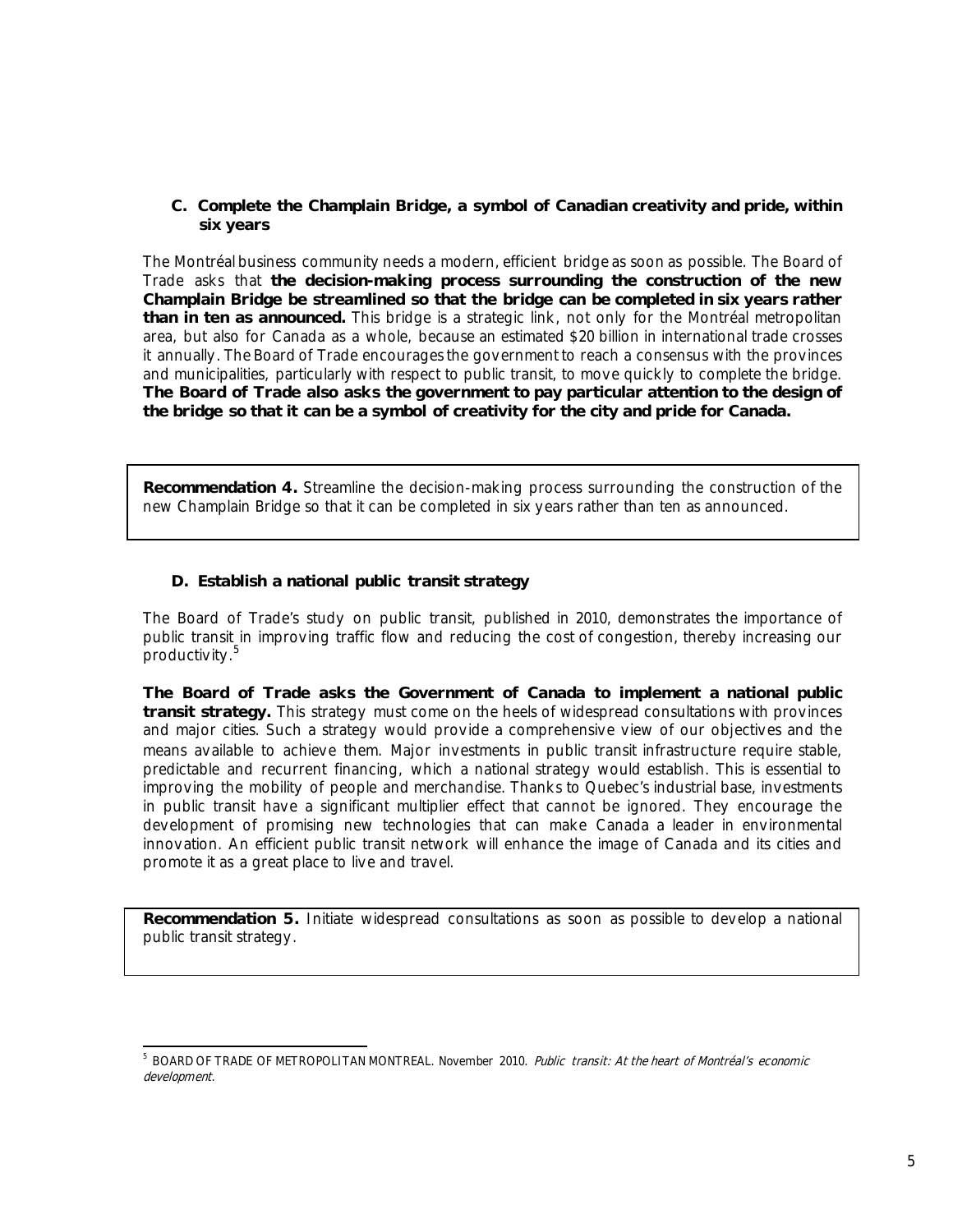# **E. Review major project financing and propose innovative avenues**

Given the current state of public finances, we are aware that the government cannot be solely responsible for the cost of the major infrastructures needed for our productivity. That said, 2014 is a very important year, because many funds will be renewed. The government needs to take advantage of the renewal of the Building Canada Fund to ensure that public transit projects remain eligible for this program. The renewal of the Gas Tax Fund should be the opportunity to consider a possible increase that would serve to rebuild and modernize urban infrastructures. The PPP Canada program is a great example of an interesting avenue to reduce pressure on the public purse while going ahead with the projects needed to improve our infrastructures. The creation of an Agence métropolitaine de transport (AMT) maintenance centre in Lachine demonstrates the value of this program, which provides for a more effective allocation of resources and better risk management. The government must engage in sustained promotion of this program to local governments and public transit agencies.

**Recommendation 6.** To finance major strategic urban infrastructure projects, the government must take advantage of the renewal of major federal funds and propose innovative avenues for project financing and governance.

- **Building Canada Fund.** Public transit infrastructure projects must continue to be eligible for the Building Canada Fund.
- **Gas Tax Fund.** The government can take advantage of this fund's renewal to study the possibility of increasing the federal contribution.
- **The PPP Canada program.** The government could better promote the PPP Canada program as a useful alternative for project governance and financing.

# **III. Better support our businesses and increase the productivity and competitiveness of our economy**

Quebec and Canada are facing major challenges in terms of the aging population and productivity. Furthermore, projected weak economic growth worldwide and a dollar that remains strong demonstrate the need to focus on increasing business productivity and competitiveness to ensure our economy's long-term prosperity.

# **A. Step up the federal government's support to businesses on international markets**

Increased uncertainty surrounding the world economic outlook, the weakening economies of our main trading partners, the expected drop in commodity prices and, of course, the strength of the loonie have all had a major impact on the trade balance of Canada and Quebec. It is therefore essential that the government continue its support to businesses to improve their competitiveness and encourage them to do business internationally. We ask the government to:

 **Raise awareness among businesses and give them tools they need for their internationalization and market diversification efforts.** The government must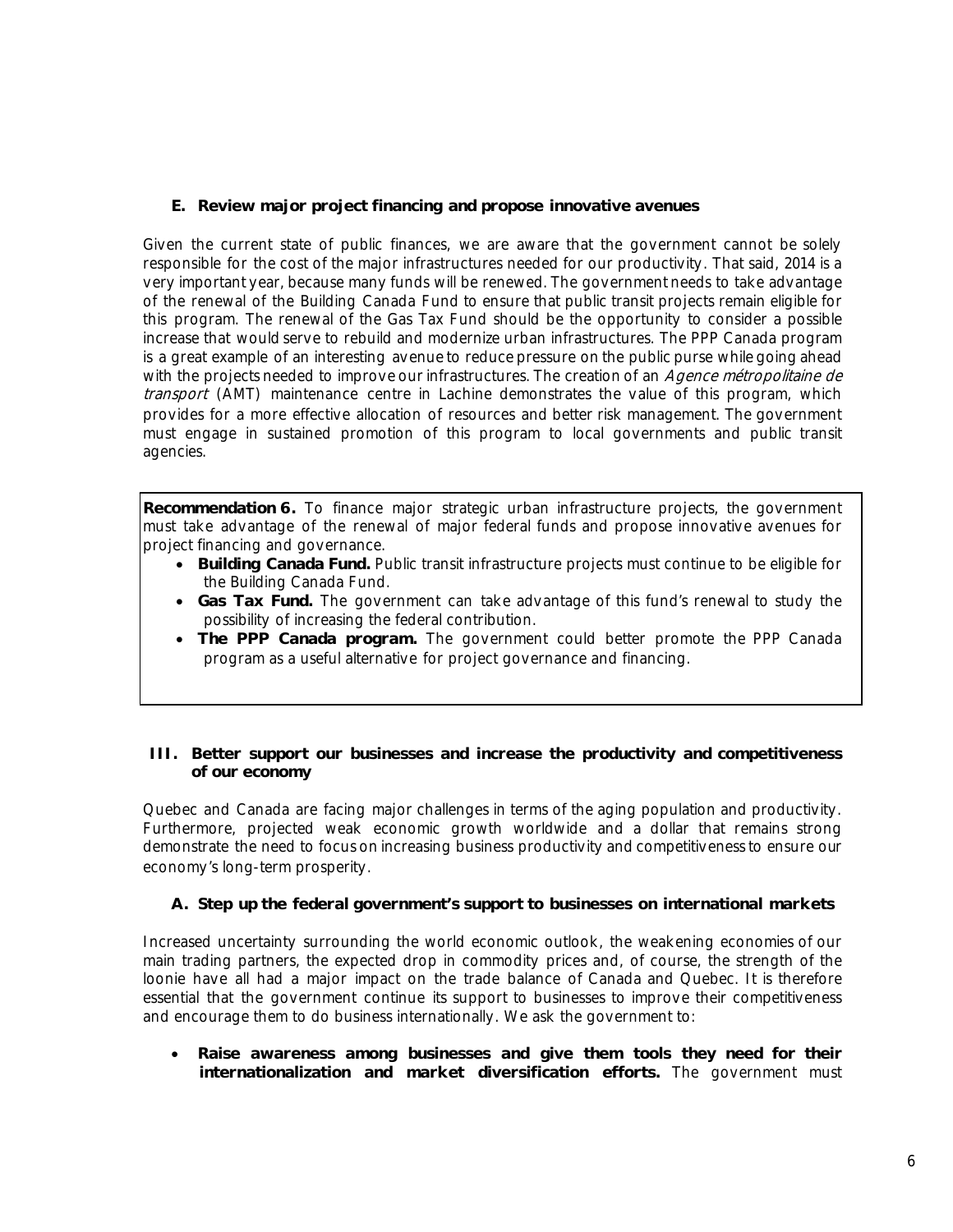increase its financial support to business development organizations – particularly for small business – to do business internationally. This is absolutely essential to counteract the reluctance of small businesses to penetrate new markets in a difficult global context.

 **Pursue its trade policy of market diversification and the facilitation of trade.** The Board of Trade welcomes the government's initiatives to strengthen trade ties with other markets with strong potential. The agreements currently being negotiated, including those between Canada and the European Union and India, are good examples of this. We encourage the government to pursue negotiations with other promising regions, such as the Trans-Pacific Partnership. In the case of the Canada-EU Trade Agreement (CETA), the Board of Trade reiterates the importance of the government finding mutually profitable grounds for agreement with the European Union as soon as possible, so as not to delay the signature of this agreement.

**Recommendation 7.** Reinforce federal government support to businesses on international markets by:

- Increasing its financial support to business development organizations particularly for small business – to do business internationally.
- Pursue its trade policy of market diversification and the facilitation of trade.

# **B. Pursue initiatives to increase Canadian business innovation**

Innovation is the main driver of productivity. And yet, Canada and Quebec are lagging behind other developed countries in business innovation, a situation that restricts Canada's competitiveness and our standard of living.

Following the November 2011 publication of the expert report Innovation Canada: A Call to Action, intended to examine federal support to R&D and simplify and better target its funding, the Government of Canada adopted – in its last budget – important measures to stimulate innovation. We encourage it to pursue these initiatives, in particular by rationalizing and bringing together all federal business innovation programs into a single portal and by promoting better collaboration among businesses, universities and provinces. The government must also promote direct financing, because it is more likely to have an impact on business innovation. Furthermore, the government needs to put in place measures to encourage businesses to increase their investment in information and communication technologies, essential to increasing our productivity.

**Recommendation 8.** The government must pursue initiatives to increase business innovation:

- By implementing recommendations from the expert panel report on federal support to R&D;
- By focusing on direct funding of innovation;
- By stimulating investment in information and communication technologies.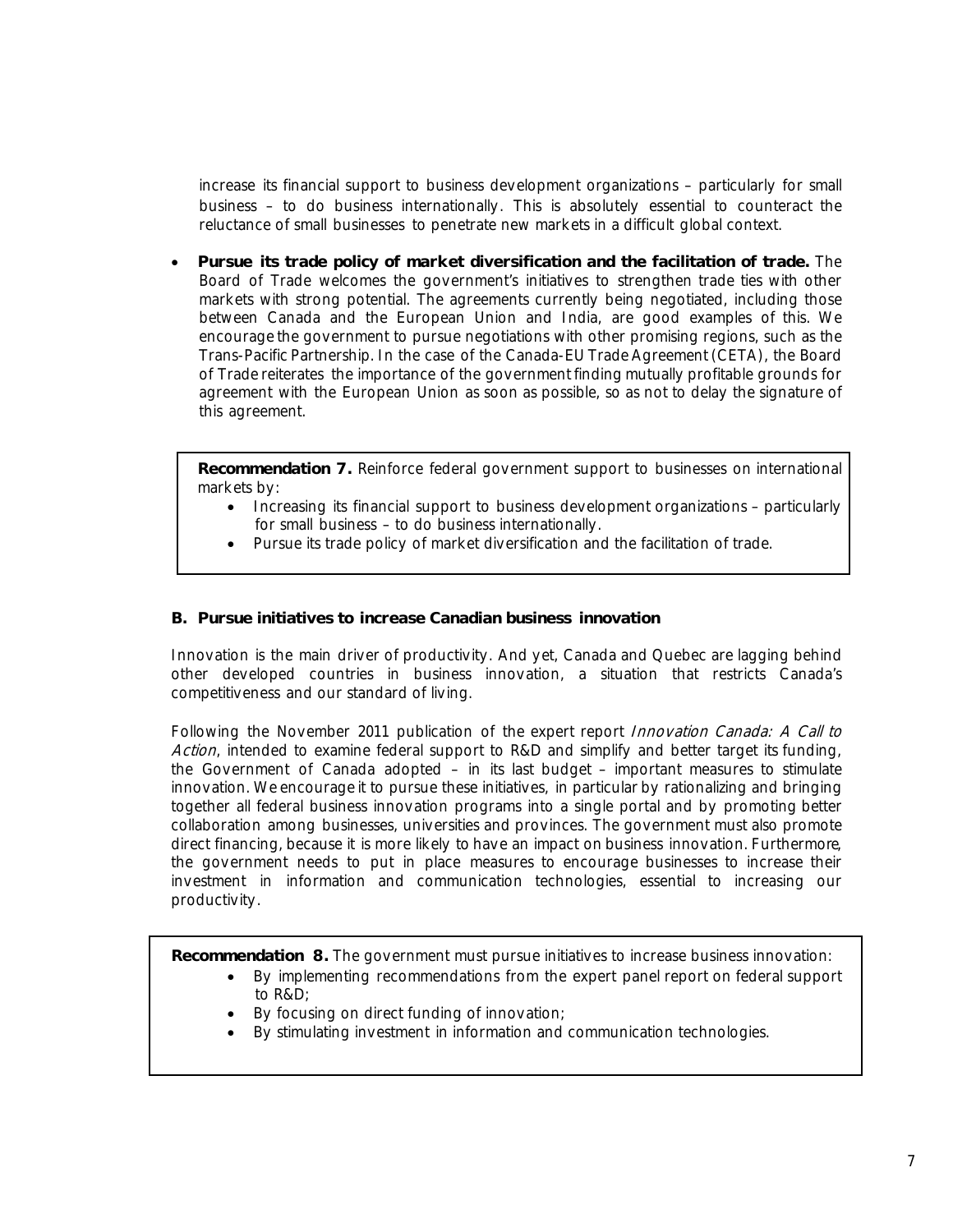# **C. Encourage entrepreneurship and support the creation and development of small businesses**

Small businesses are essential to wealth creation and the country's prosperity. Alone they account for almost 99% of businesses and over 20% of the GDP.

The government must continue to support businesses, in particular by facilitating access to financing and raising awareness of the advantages of entrepreneurship. We also encourage it to rationalize and restructure its business development programs so that they are more efficient in supporting and promoting entrepreneurship.

**Recommendation 9.** Continue to support businesses, in particular by facilitating access to financing and raising awareness of the advantages of entrepreneurship. The government should also rationalize and bring together all of its business development programs.

# **D. Continue to reduce red tape for small businesses**

Red tape hampers growth, productivity and innovation in business. Too often companies spend their time and energy complying with government administrative requirements, when they should be concentrating on doing business. A balance needs to be struck between thoroughness, standardization of practices, transparency sought by government and business productivity.

To this end, we applaud the federal government's development – following the report of the Red Tape Reduction Commission – in October 2012, of the Action Plan to Reduce Red Tape, the objective of which is to reduce the administrative burden on businesses. We encourage the government to implement the measures in the Action Plan as soon as possible to **reduce red tape for small businesses and quickly make them more competitive.**

**Recommendation 10.** Implement the measures of the Action Plan to Reduce Red Tape for small businesses as soon as possible, to quickly make them more competitive.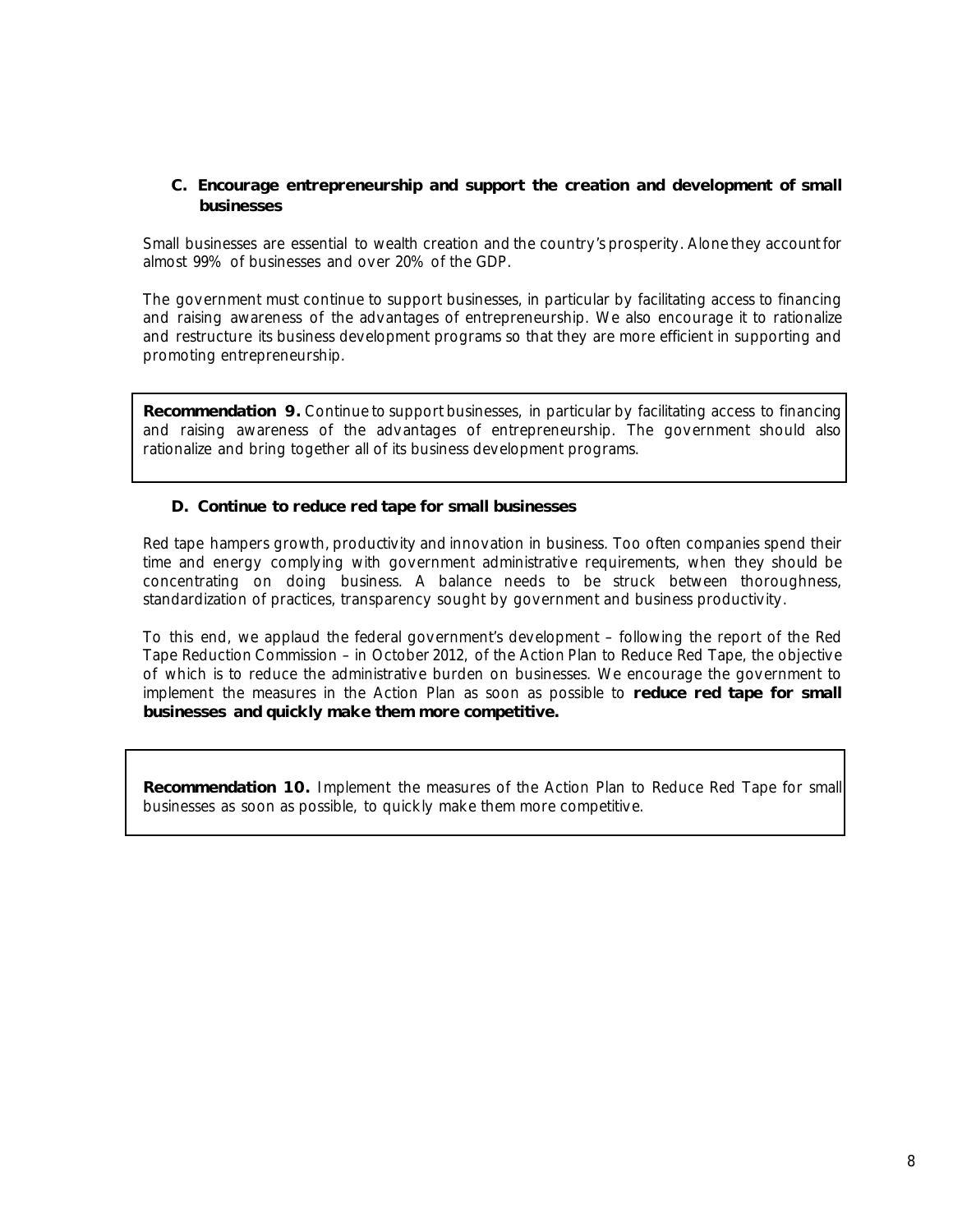In conclusion, the government should take advantage of the relative resilience of the Canadian economy to balance the budget according to the original schedule. It must also go ahead with major structuring infrastructure projects for our economy and pursue measures to better support businesses and increase productivity. This is essential to ensuring the long-term prosperity of Canada and the Montréal area.

Please rest assured of the Board of Trade's complete cooperation in the economic development of Canada and the Montréal metropolitan area.

Sincerely,

Michel Leblanc President and CEO